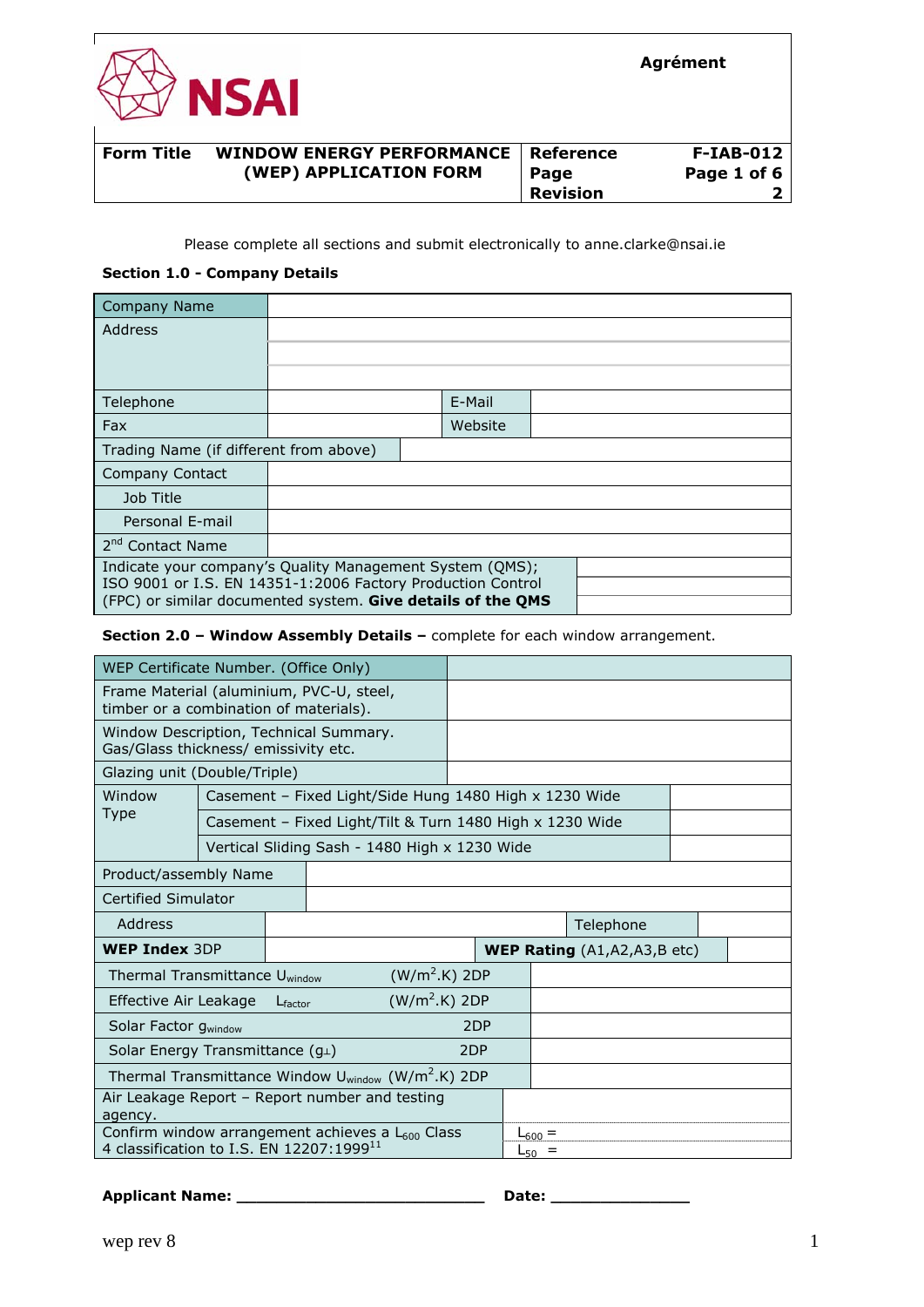

# **Window Energy Performance (WEP)**

Application Form –Guidance Notes.

#### **Guidance notes for completion of WEP Application process.**

- 1. Prior to applying for a WEP rating, manufactures are advised to engage the services of a Certified Simulator, to carry out an initial assessment of their window assembly. This should give a good indication as to your likely WEP rating. In addition, the initial assessment, will allow you the opportunity to make amendments to the product specification to improve the final WEP rating.
- 2. Manufactures must install a recognised Quality Management system (ISO 9001 or similar documented system). Details of your management system and procedures should accompany your WEP application. If no such quality management system exists, manufactures must implement one and this system should have a minimum of 3 months operating history prior to the date of audit.
- 3. Once satisfied with your Certified Simulator's rating, you should submit all documentation to NSAI Agrément. This should include completed application form, test reports, along with your full assessors report, your quality management documentation and application fees.
- 4. The NSAI Agrément fee structure is associated with each label that you register and is charged on an annual basis. See **www.nsai.ie** for the current fee structure. The Certified Simulator fees are separate and should be paid directly to them. If independent testing is required then these costs are separate and should be paid directly to the independent testing agency.
- 5. Upon receipt of the appropriate fee, the NSAI will carry out an audit of your manufacturing facility and assess your Certified Simulator's report.



6. Once successful completion of stage 5, your company will be registered with the NSAI and each successful window assembly will be issued with a unique registration number. The registration number must be displayed on the reveal of the fixed sash jamb or fixed sash head (F10 or F8 or F6 see Fig. 1.0). Each window type will be issued with a WEP Certificate number and permits the

7. The WEP rating is calculated by combining the **Thermal transmittance (Uw), Solar factor (g-value) and Window air leakage (L<sub>50</sub>) factors using the** following formula

manufacturer to affix the Energy rating identification mark to their product.

**WEP Rating = 218.6 x g-value - 68.5 (Uw +L50)**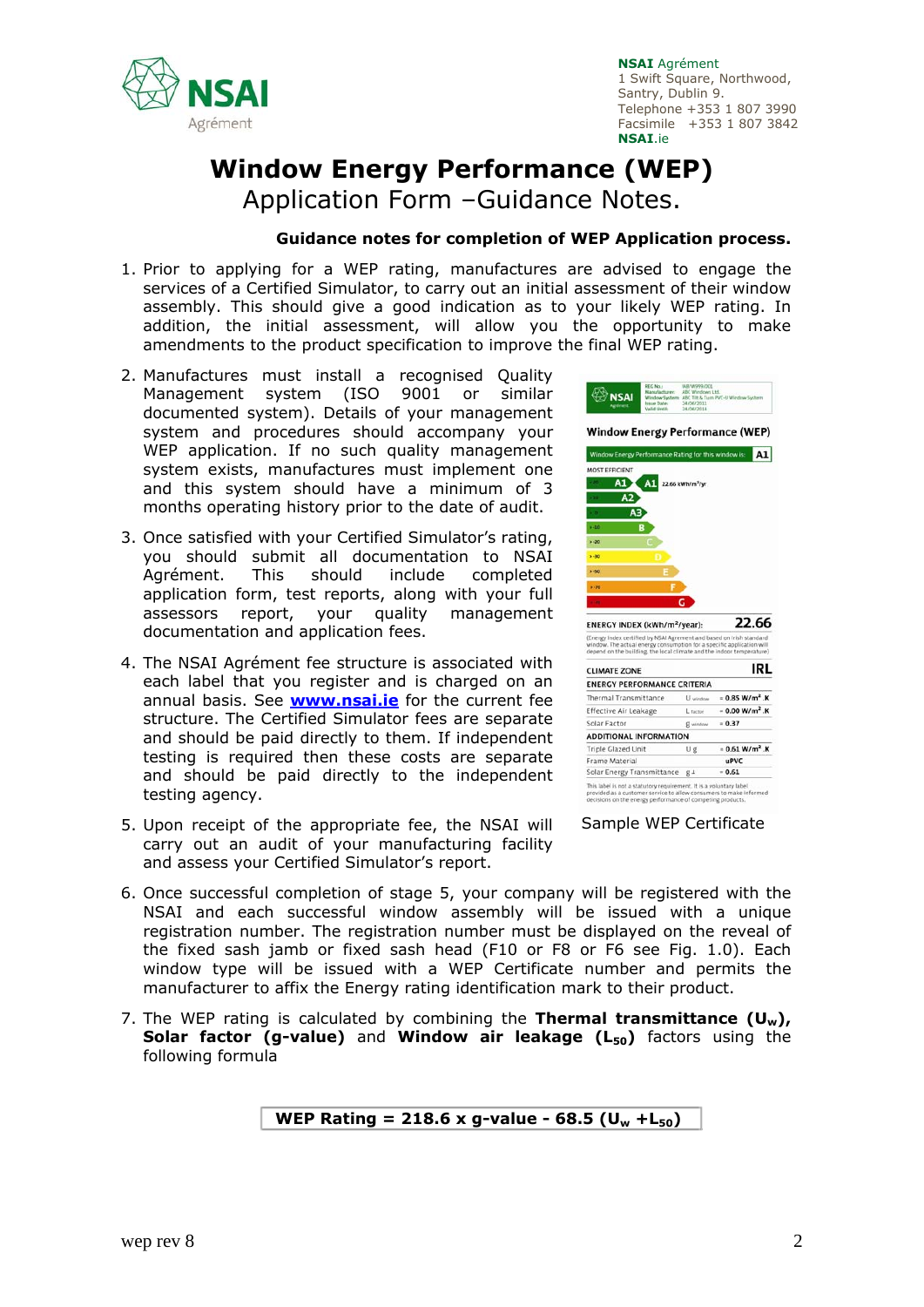

# **Window Energy Performance (WEP)**

Certified Simulator's Guidance Notes.

### **Guidance notes for Certified Simulator's assessment.**

#### **1 Analysis Method**

Simulators must state the analysis method's used. This including all software packages used and copies of all independent test report from which data has been incorporated into the Simulator's report.

#### **2 Validation of Program**

The analysis software used in assessing the thermal performance of any window assembly must be validated against the proofs in Annex D (D1 to D10) of IS EN ISO 10077-2:20032 *Thermal Perform of Windows, Doors and Shutters - Calculation of Thermal Transmittance- Part 2: numerical Method for Frames*. A statement to this effect must be contained within the Simulator's report.

#### **3 Standard Window assembly.**

The standard window assembly used to calculate the WEP ratings shall be a single opening casement type 1480 high x 1230 wide as shown in figure 1.0. Window assemblies must comply with the requirements of TGD to Part D of the building regulations. All window assemblies must be I.S. EN  $1279^{14-19}$  compliant.

## **4 Thermal transmittance Window Uwindow (Uw).**

The thermal transmittance of the standardised window assembly shall be calculated by combining the thermal transmittance of the glazing  $(U_0)$  with the thermal transmittance of the frame  $(U_f)$  and the linear thermal transmittance due to the combined thermal effects of the glazing, spacer and frame  $(\Psi_{q})$ .

#### **Frame thermal transmittance (Uf)** shall be determined by using:

I.S. EN ISO 10077-1:20061 *Thermal Perform of Win Doors and Shutters Cal of Thermal Transmittance Part 1: General*, Table F.1

or by calculation using:

I.S. EN ISO 10077-1:2006<sup>1</sup> or

I.S. EN ISO 10077-1:2006<sup>1</sup> and I.S. EN ISO 10077-2<sup>2</sup> *Thermal Perform of Win Doors and Shutters Cal of Thermal Transmittance Part 2: Numerical Method for Frames* 

or by hot box method using:

I.S.EN12412-2-20034 *Thermal Performance of windows, Doors and Shutters - Determination of Thermal Transmittance by Hot Box Method - Part 2: Frames* as *appropriate.* 

The **thermal transmittance of the glazing (Ug)** shall be determined by calculations using I.S EN 673<sup>6</sup> Glass in building - *Determination of thermal Transmittance (U-Value) - Calculation Method*; or measured according to I.S.EN674-1998<sup>7</sup> Glass in building - Determination of Thermal Transmittance - Hot Plate Method or I.S.EN675-1998<sup>8</sup> Glass in Building - Determination of Thermal *Transmittance - Heat Flow Meter Method*;

**Linear thermal transmittance (ψg)** due to the combined thermal effects of the glazing, spacer and frame must be assessed following the principles of I.S. EN  $ISO10077-2^2$ 

**or**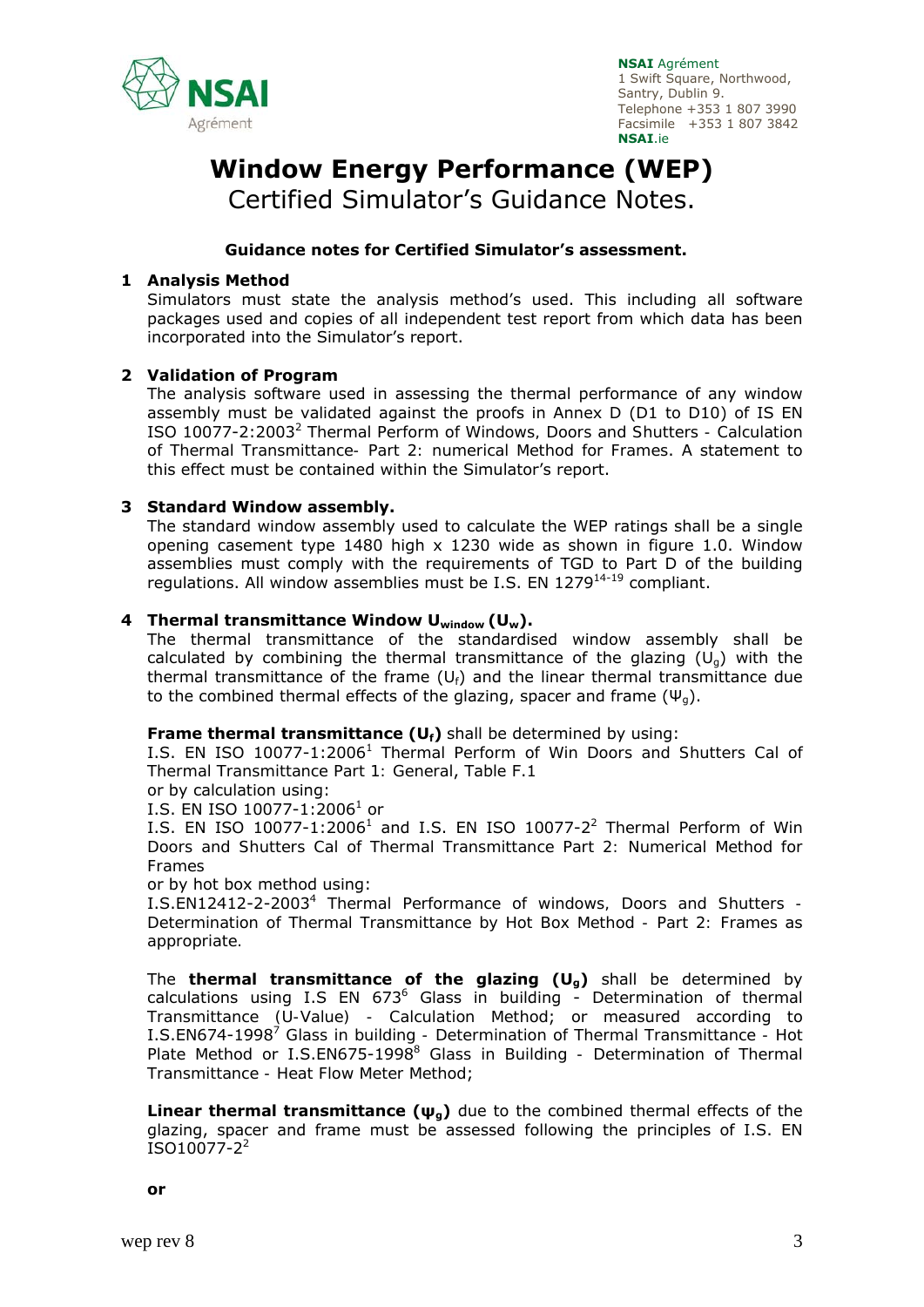

# **Window Energy Performance (WEP)**

Certified Simulator's Guidance Notes.

Determination of complete **thermal transmittance (Uw)** by the hot-box method in accordance with I.S. EN ISO 12567-1:20015 *Thermal Performance of windows DOORS - Determination of Thermal Transmittance by Hot Box Method -Part 1: Complete Windows and Doors*

## **5 Effective Air Leakage (L<sub>50</sub> or L<sub>factor</sub>)**

Determine the Effective Air Leakage per unit length of opening length at both 600Pa and 50Pa in accordance with:

BS 6375-1:2009<sup>9</sup> Performance of windows and doors – Part 1: Classification for *weather tightness and guidance on selection and specification*  or

I.S. EN 12207:199911 *Windows and doors - Air permeability - Classification* and

I.S. EN 1026<sup>10</sup>, Windows and doors — Air permeability — Test method.

It shall not be necessary to carry out the sequence of tests as outlined in Clause 5 of BS 6375-1:2009<sup>9</sup> namely parts b, c, d and e. The specimen shall be tested in accordance with Clause 6 of BS 6375-1:2009<sup>9</sup> and/or I.S. EN 1026<sup>10</sup> and the test shall be conducted with both positive and negative pressures. The test pressure shall be applied in steps of 50 Pa up to 300 Pa and from 300 Pa in steps of 150 Pa up to 600 Pa maximum. The test result, defined as the numerical average of the positive and negative air permeability values ( $m^3/h$ ) at each pressure step, shall be expressed and classified in accordance with I.S. EN 12207:1999<sup>11</sup>. While the L<sub>50</sub> value is used in calculating the WEP rating all window assemblies must achieve a  $L_{600}$  Class 4 classification to I.S. EN 12207:1999<sup>11</sup>.

Calculate the total air leakage as a fraction of the total area and convert the  $L_{50}$ factor to Heat Energy loss by multiplying by the conversion factor 0.0165 Wh/Km<sup>3</sup>.

#### **6 Total solar energy transmittance (g-value).**

Determine the solar energy transmittance  $(q_1)$  in accordance with I.S. EN 410<sup>12</sup>, *Glass in building — Determination of luminous and solar characteristics of glazing.* The solar energy transmittance  $g_{\perp}$  should be converted to the time-averaged transmittance as per I.S. EN 832:199813 T*hermal Performance of Buildings calculation of Energy use for Heating - Residential Buildings*.

When using Manufacturers' values you must provide reports from the manufacture confirmation the values used I.S. EN  $410^{12}$ 

#### **7 Summary of Results**

Reports must contain a summary of results. All information required to verify the analysis must be submitted in electronic format (i.e. CD).

Simulation reports must list out all materials used and their thermal conductivity used. Reports must list the frame thermal transmittance  $(U_f)$  for the fixed frame, the sash and the Mullion in  $W/(m^2.K)$ . Reports must list the Liniar thermal transmittance (ψ) for the fixed frame, the sash and the Mullion in W/(m.K).

AutoCAD drawings of the overall window assembly at a scale not greater that 1:10 with sectional details of all frame and glazing section (scale 1:2) must be provided. The drawings must label all component parts and their thermal conductance used.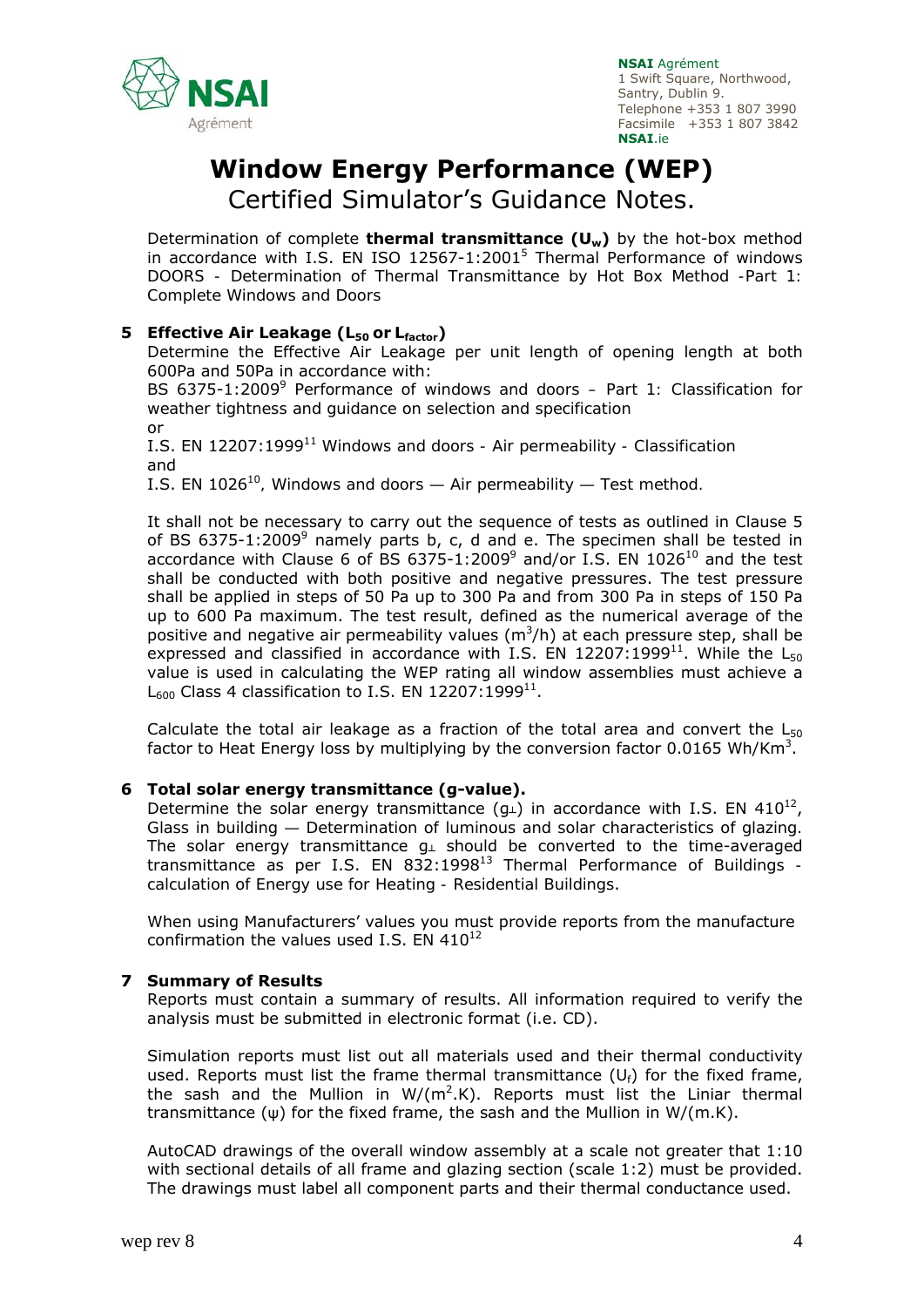

## **Window Energy Performance (WEP)**  Certified Simulator's Guidance Notes.



#### **Normative references**

Classification standards, Test and calculation standards.

- 1. **I.S. EN ISO 10077-1:2006** *Thermal Perform of Win Doors and Shutters Cal of Thermal Transmittance Part 1: General*
- 2. **I.S. EN ISO 10077-2:2003** *Thermal Perform of Win Doors and Shutters Cal of Thermal Transmittance Part 2: Numerical Method for Frames*
- 3. **I.S. EN 14351-1:2006** *Windows and Doors Product Standard, Performance Characteristics - Part 1: Windows and External Pedestrian Doorsets without Resistance to fire and/or smoke Leakage Characteristics*.
- 4. **I.S. EN 12412-2:2003** *Thermal Performance of windows, Doors and Shutters Determination of Thermal Transmittance by Hot Box Method - Part 2: Frames*
- 5. **I.S. EN ISO 12567-1:2001** *Thermal Performance of windows DOORS Determination of Thermal Transmittance by Hot Box Method -Part 1: Complete Windows and Doors*
- 6. **I.S EN 673:1998** *Glass in building Determination of thermal Transmittance (U-Value) - Calculation Method*
- 7. **I.S. EN 674:1998** *Glass in building Determination of Thermal Transmittance Hot Plate Method*
- 8. **I.S. EN 675:1998** *Glass in Building Determination of Thermal Transmittance Heat Flow Meter Method*
- 9. **BS 6375-1:2009** *Performance of windows and doors Part 1: Classification for weather tightness and guidance on selection and specification*
- 10. **I.S. EN 1026:2000** *Windows and doors Air permeability Test method.*
- 11. **I.S. EN 12207:1999** *Windows and doors Air permeability Classification*
- 12. **I.S. EN 410** *Glass in building Determination of luminous and solar characteristics of glazing*
- 13. **I.S. EN 832:1998** *Thermal Performance of Buildings calculation of Energy use for Heating - Residential Buildings*